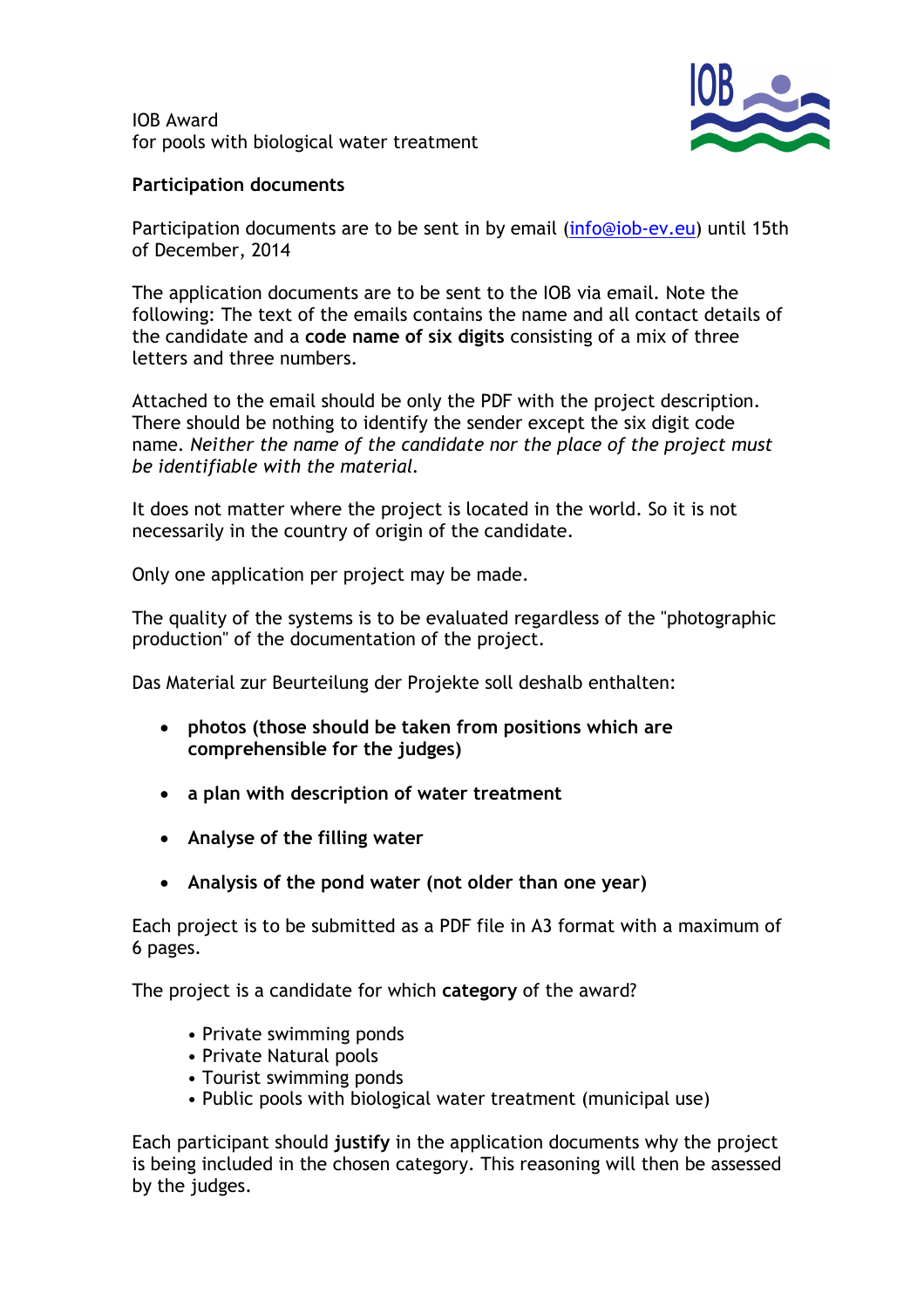

IOB Award for pools with biological water treatment

## Terms and Conditions

Participation is open to all members of the IOB affiliated associations.

The award will be given every two years at the International Swimming Pond Congress. The award will be given for the first time in 2015.

There are four categories for the award:

- Private swimming ponds
- Private Natural pools
- Tourist swimming ponds
- Public pools with biological water treatment (municipal use)

The award will be given to the designers of a project, this is the person or team who configures the design and the water purification project, regardless of whether they have the facility built as well. The award is therefore an award for design.

The prize for the award will be:

- Free admission to the International Swimming Pond Congress
- Opportunity to present to the audience details of the award-winning project at the International Swimming Pond Congress

• Payment of hotel expenses to attend the International Swimming Pond **Congress** 

1. Documentation to apply

Only one application per project may be made.

The quality of the systems is to be evaluated regardless of the "photographic production" of the documentation of the project.

The material for the evaluation of the projects shall contain a plan with description of water treatment in addition to the project photos (those should be taken from positions which are comprehensible for the judges).

Furthermore, the application documents must be accompanied by an analysis of the filling water and one of the pond water (the last not older than one year).

Each project is to be submitted as a PDF file in A3 format with a maximum of 6 pages.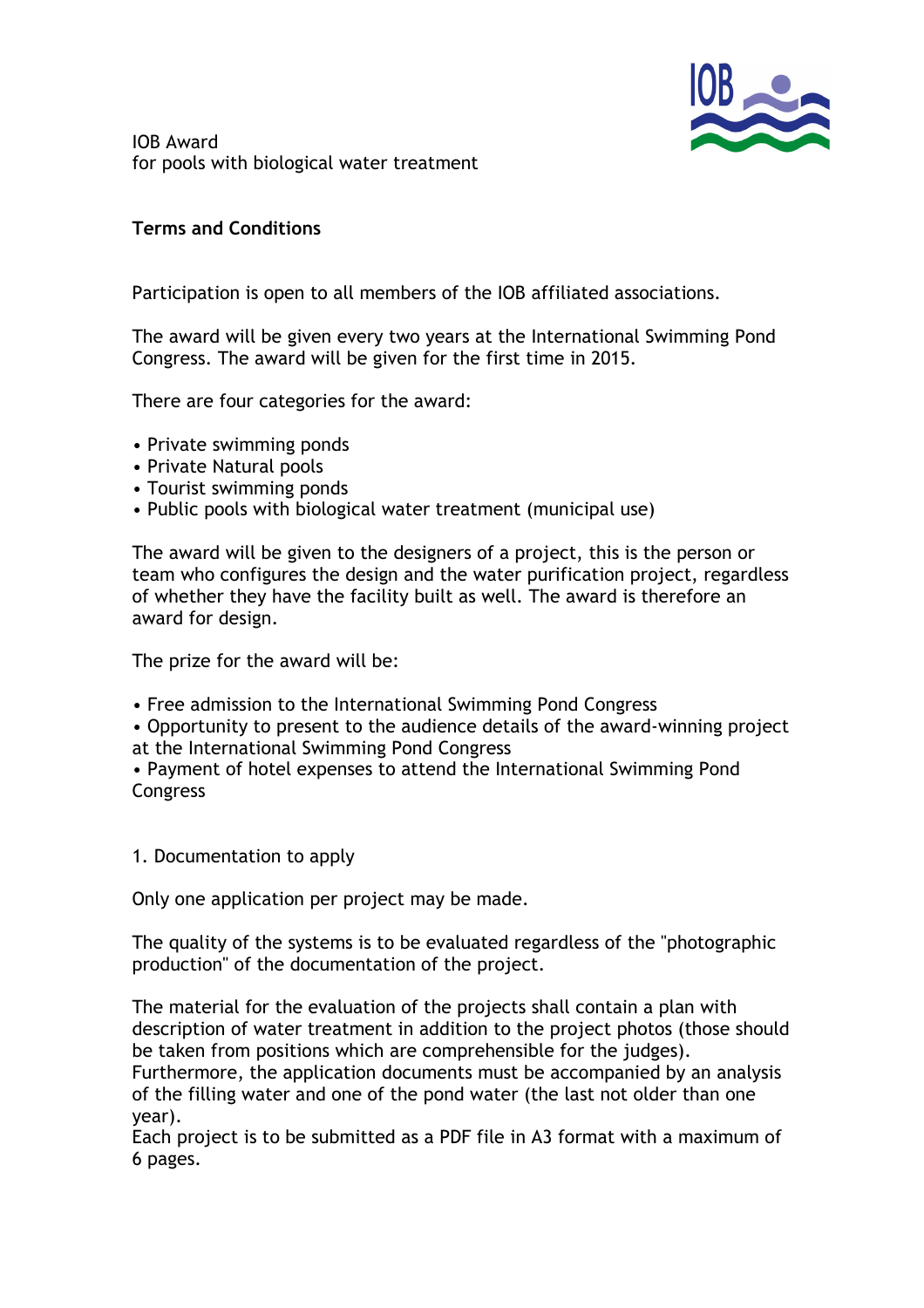Each participant should have justified in the application documents why their project is being included in the chosen category. This reasoning will then be assessed by the judges.



The application documents are to be sent to the IOB via email. Note the following: The text of the emails contains the name and all contact details of the candidate and a code name of six digits consisting of a mix of three letters and three numbers.

Attached to the email should be only the PDF with the project description. There should be nothing to identify the sender except the six digit code name. Neither the name of the candidate nor the place of the project must be identifiable with the material.

It does not matter where the project is located in the world. So it is not necessarily in the country of origin of the candidate.

## 2. Nomination

In the member associations a national pre-selection is made. How this is done is up to the member associations. But doing a pre-selection it has to respect and fit into the categories

- Private swimming ponds
- Private Natural pools
- Tourist swimming ponds
- Public pools with biological water treatment (municipal use)

It is not necessary to select candidates in all categories.

Should an IOB member association inform IOB, up to a certain date, that they will not hold a preliminary selection amongst its members, interested members from this country are free to send their application documents to IOB. IOB will then decide on behalf of the member association which member will represent this country.

The maximum number of candidates to be selected by each IOB member is according to the following formula. Per group of 30 members one candidate can be nominated. This means an association of 31 members may nominate up to 2 candidates per category.

Multinational members of IOB can nominate candidates for each country following the same formula.

Associate members are eligible to participate. They sign up directly to IOB with a maximum of one project indicating the name of the category.